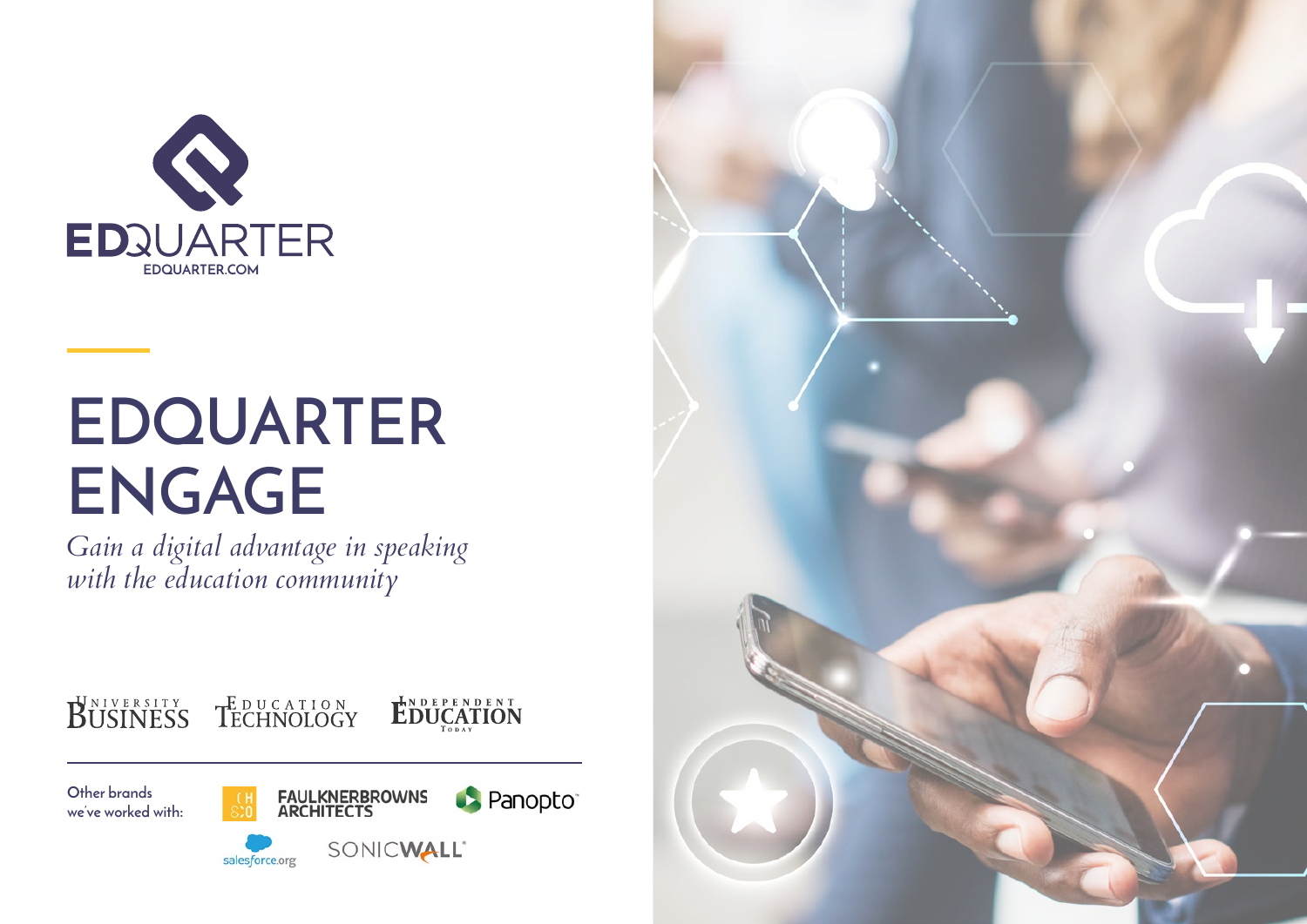

## **WHO WE ARE**

We are EdQuarter (EdQ) - a multi-media & multi-channel education publisher connecting suppliers with key decision makers in education. Titles include University Business, Independent Education Today and Education Technology.

EdQuarter Engage is our integrated digital marketing solution providing unrivalled brand awareness and lead generating campaigns favoured by blue chip and large providers to the global education sector as well as niche specialists looking for a bespoke multi-platform solution.

Whether you are looking to launch a new brand, promote a product or generate leads to build a pipeline for your business development team, EdQuarter Engage has a solution to fit your needs.

## BUSINESS

*Leading B2B voice to the higher education sector* 

*unique* **WEB VISITORS** *per month unique* **WEB VISITORS** *per month unique* **WEB VISITORS** *per month unique* **WEB VISITORS** *per month* **20K 45K 35K 100K**

#### TECHNOLOGY *The trusted voice*

*of ICT in education*

8K 36K 36K



EDUCATION

*Connecting leaders in independent schools* 

**DIGITAL SUBSCRIBERS DIGITAL SUBSCRIBERS DIGITAL SUBSCRIBERS DIGITAL SUBSCRIBERS 5.5K 8.5K 10K 24K**

**TOTAL REACH**



**SOCIAL MEDIA FOLLOWERS SOCIAL MEDIA FOLLOWERS SOCIAL MEDIA FOLLOWERS SOCIAL MEDIA FOLLOWERS**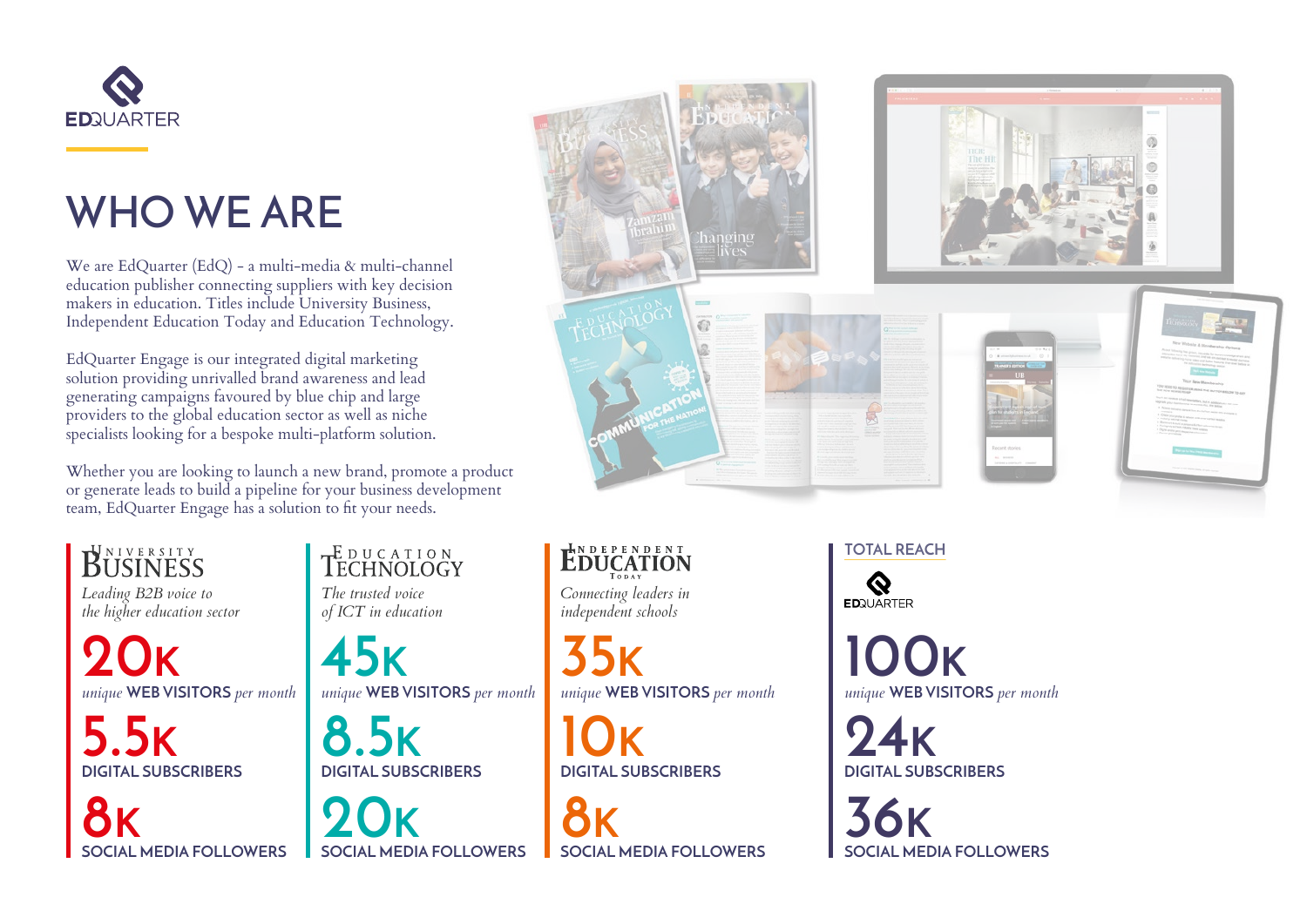

## **EDQUARTER ENGAGE SUBSCRIPTIONS**

Integrated digital marketing solution designed to help support professional communication between our readership of educational end-users and the companies who provide products and solutions to the education sector.

This is a comprehensive and multi-tiered digital approach to professional communication which offers a clear and transparent mechanism for content dissemination, thought-leadership and brand engagement.

#### **YOU BENEFIT FROM THE FOLLOWING: Content**

● 2 blogs per month uploaded to the UB, IE and / or ET website

#### **Content creation**

● EdQuarter experts can offer assistance with content creation

#### **Targeted promotion**

- blogs promoted via EdQ Twitter and LinkedIn groups
- blogs promoted in bi-monthly newsletter
- additional promotion opportunities available

#### **Landing page**

● content hub complete with social media links and 'Contact Us' section

#### **Cost effective**

 $\bullet$  all of the above from just £650 + VAT per month\*

\*3 month minimum



#### **EXAMPLES OF CONTENT HUB PAGES:**



**EMSI** https://universitybusiness.co.uk/ directory-listing/emsi-burning-glass/

### **TECHNOLOGY**



**D2L** https://edtechnology.co.uk/directorylisting/d2l/

### EDUCATION



**iSams** https://ie-today.co.uk/directory-listing/ isams/